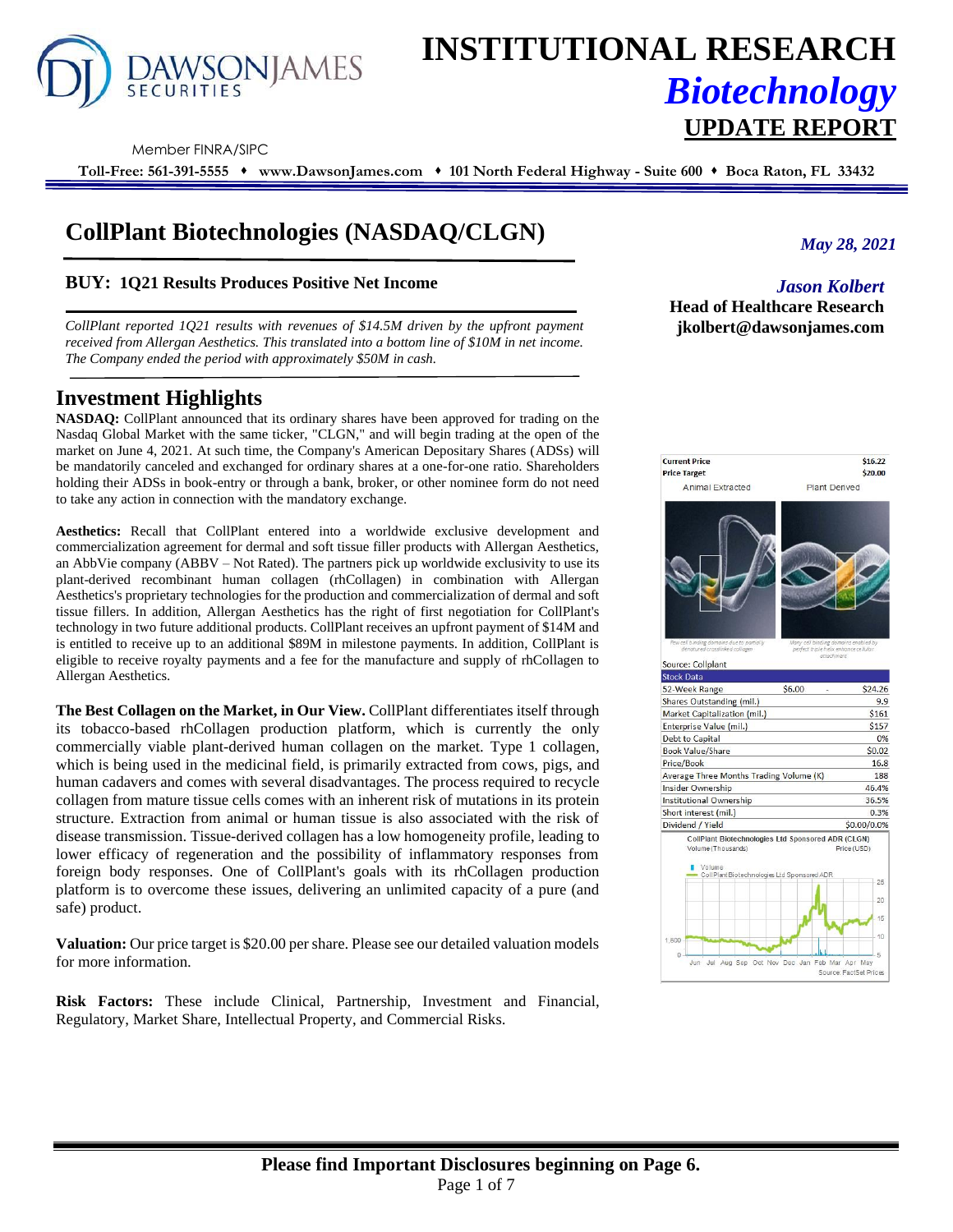

# **Exhibit 1. Product Models**

| VergenixSTR (Arthrex) - Tendon repair                |                          | 2019E            | 2020E                    | 2021E            | 2022E         | 2023E      | 2024E         | 2025E             | 2026E         | 2027E         | 2028E         | 2029E      | 2030E      |
|------------------------------------------------------|--------------------------|------------------|--------------------------|------------------|---------------|------------|---------------|-------------------|---------------|---------------|---------------|------------|------------|
|                                                      | Prevalence               |                  | 17,405,517 17,753,627.81 | 18,108,700       | 18,470,874.37 | 18.840.292 | 19,217,097.69 | 19,601.440        | 19,993,468.44 | 20,393,338    | 20,801,204.56 | 21,217,229 | ########## |
|                                                      | Growth                   | 2%               | 2%                       | 2%               | 2%            | 2%         | 2%            | 2%                | 2%            | 2%            | 2%            | 2%         | 2%         |
|                                                      | <b>Target Population</b> | 10,000,000       | 10,600,000               | 10,812,000       | 11,028,240    | 11,248,805 | 11,473,781    | 11,703,257        | 11,937,322    | 12,176,068    | 12,419,589    | 12.667.981 | 12,921,341 |
|                                                      | Market Share             | 0.2%             | 0.4%                     | 1%               | 2%            | 2%         | 3%            | 4%                | 5%            | 6%            | 6%            | 6%         | 6%         |
|                                                      | <b>Treated Patients</b>  | 15,000           | 42,400                   | 75,684           | 165,424       | 224,976    | 344,213       | 468,130           | 596,866       | 730,564       | 745,175       | 760,079    | 775,280    |
|                                                      | Cost per year            | \$500            | \$500                    | \$500            | \$500         | \$500      | \$500         | \$500             | \$500         | \$500         | \$500         | \$500      | \$500      |
|                                                      | % Price Increase         | 0%               | 0%                       | 0%               | 0%            | 0%         | 0%            | 0%                | 0%            | 0%            | 0%            | 0%         | 0%         |
|                                                      | Revenue (M) \$           | $7.5-5$          | 21.2 <sup>5</sup>        | $37.8-5$         | 82.7 S        | $112.5$ \$ | $172.1$ \$    | 234.1 \$          | 298.4 \$      | 365.3 \$      | 372.6 \$      | 380.0 S    | 387.6      |
|                                                      | Probability of Success   | 30%              | 30%                      | 30%              | 30%           | 30%        | 30%           | 30%               | 30%           | 30%           | 30%           | 30%        | 30%        |
|                                                      | Total sales (\$M)        | \$2              | \$6                      | \$11             | \$25          | \$34       | \$52          | \$70              | \$90          | \$110         | \$112         | \$114      | \$116      |
| VergenixFG - Wound Healing                           |                          | 2019E            | 2020E                    | 2021E            | 2022E         | 2023E      | 2024E         | 2025E             | 2026E         | 2027E         | 2028E         | 2029E      | 2030E      |
|                                                      | Prevalence               | 21,016,080       | 21,436,402               | 21,865,130       | 22,302,432    | 22,748,481 | 23,203,450    | 23,667,519.50     | 24,140,870    | 24,623,687.28 | 25,116,161    | ########## | 26,130,854 |
|                                                      | Growth                   | 2%               | 2%                       | 2%               | 2%            | 2%         | 2%            | 2%                | 2%            | 2%            | 2%            | 2%         | 2%         |
|                                                      | <b>Target Population</b> | 12,609,648       | 13,240,130               | 13,902,137       | 14,597,244    | 15,327,106 | 16,093,461    | 16,898,134        | 17,743,041    | 18,630,193    | 19,561,703    | 20,539,788 | 21,566,777 |
|                                                      | Market Share             | 0%               | 0%                       | 0%               | 1%            | 2%         | 2%            | 3%                | 3%            | 3%            | 4%            | 4%         | 4%         |
|                                                      | <b>Treated Patients</b>  | 1,000            | 13,240                   | 55,609           | 116,778       | 229,907    | 321,869       | 506,944           | 532,291       | 558,906       | 782,468       | 821,592    | 862,671    |
|                                                      | Cost per year            | \$500            | \$500                    | \$500            | \$500         | \$500      | \$500         | \$500             | \$500         | \$500         | \$500         | \$500      | \$500      |
|                                                      | % Price Increase         | 0%               | 0%                       | 0%               | 0%            | 0%         | 0%            | 0%                | 0%            | 0%            | 0%            | 0%         | 0%         |
|                                                      | Revenue (M) \$           | 0.5 <sup>5</sup> | 6.6                      | 27.8 S<br>- S    | 58.4 S        | 115.0 S    | 160.9 \$      | $253.5$ \$        | 266.1 \$      | 279.5 \$      | 391.2 \$      | 410.8 S    | 431.3      |
|                                                      | Probability of Success   | 30%              | 30%                      | 30%              | 30%           | 30%        | 30%           | 30%               | 30%           | 30%           | 30%           | 30%        | 30%        |
|                                                      | Total sales (\$M)        | \$0              | \$2                      | \$8              | \$18          | \$34       | \$48          | \$76              | \$80          | \$84          | \$117         | \$123      | \$129      |
|                                                      |                          |                  |                          |                  |               |            |               |                   |               |               |               |            |            |
| <b>Biolnk (United Therapeutics) Lung Biotech PBC</b> |                          | 2019E            | 2020E                    | 2021E            | 2022E         | 2023E      | 2024E         | 2025E             | 2026E         | 2027E         | 2028E         | 2029E      | 2030E      |
|                                                      | Prevalence               | 1,576,206        | 1,607,730                | 1,639,885        | 1,672,682     | 1,722,863  | 1,774,549     | 1,845,531         | 1,919,352     | 1,996,126     | 2,075,971     | 2,159,010  | 2,245,370  |
|                                                      | Growth                   | 2%               | 2%                       | 2%               | 3%            | 3%         | 4%            | 4%                | 4%            | 4%            | 4%            | 4%         | 4%         |
|                                                      | <b>Target Population</b> | 1,260,965        | 1,286,184                | 1,311,908        | 1,338,146     | 1,378,290  | 1,419,639     | 1,476,425         | 1,535,482     | 1,596,901     | 1,660,777     | 1,727,208  | 2,020,833  |
|                                                      | Market Share             | 0%               | 0%                       | 1%               | 2%            | 2%         | 3%            | 3%                | 3%            | 3%            | 3%            | 3%         | 3%         |
|                                                      | <b>Treated Patients</b>  | 1,261            | 5.145                    | 10,495           | 20,072        | 27.566     | 42,589        | 44.293            | 46,064        | 47,907        | 49,823        | 51,816     | 60,625     |
|                                                      | Cost per year            | \$1,000          | \$1,000                  | \$1,000          | \$1,000       | \$1,000    | \$1,000       | \$1,000           | \$1,000       | \$1,000       | \$1,000       | \$1,000    | \$1,000    |
|                                                      | % Price Increase         | 0%               | 0%                       | 0%               | 0%            | 0%         | 0%            | 0%                | 0%            | 0%            | 0%            | 0%         | 0%         |
|                                                      | Revenue (M) \$           | 1.3 <sup>5</sup> | 5.1 S                    | $10.5$ \$        | 20.1 S        | $27.6$ \$  | $42.6$ \$     | 44.3 <sup>5</sup> | 46.1 \$       | $47.9$ \$     | 49.8 \$       | 51.8 S     | 60.6       |
|                                                      | Probability of Success   | 0%               | 0%                       | 0%               | 0%            | 0%         | 0%            | 0%                | 0%            | 0%            | 0%            | 0%         | $0\%$      |
|                                                      | Total sales (\$M)        | \$0.0            | \$0.0                    | \$0.0            | \$0.0         | \$0.0      | \$0.0         | \$0.0             | \$0.0         | \$0.0         | \$0.0         | \$0.0      | \$0.0      |
| <b>Aesthetic Medicine</b>                            |                          | 2019E            | 2020E                    | 2021E            | 2022E         | 2023E      | 2024E         | 2025E             | 2026E         | 2027E         | 2028E         | 2029E      | 2030E      |
|                                                      | Prevalence               | 4,203,216        | 4,287,280                | 4,415,899        | 4,592,535     | 4,776,236  | 4,967,286     | 5,165,977         | 5,372,616     | 5,587,521     | 5,811,021     | 6,043,462  | 6,285,201  |
|                                                      | Growth                   | 2%               | 3%                       | 4%               | 4%            | 4%         | 4%            | 4%                | 4%            | 4%            | 4%            | 4%         | 4%         |
|                                                      | <b>Target Population</b> |                  | 3,858,552                | 3,974,309        | 4,133,281     | 4,298,612  | 4,470,557     | 4,649,379         | 4,835,354     | 5,028,769     | 5.229.919     | 5,439,116  | 5,656,681  |
|                                                      | Market Share             |                  | 0%                       | 0%               | 1%            | 3%         | 4%            | 4%                | 4%            | 4%            | 4%            | 4%         | 4%         |
|                                                      | <b>Treated Patients</b>  |                  | 1.000                    | 11,923           | 33.066        | 128.958    | 178,822       | 185,975           | 193,414       | 201,151       | 209.197       | 217.565    | 226,267    |
|                                                      | Cost per year            |                  | \$400                    | \$400            | \$400         | \$400      | \$400         | \$400             | \$400         | \$400         | \$400         | \$400      | \$400      |
|                                                      | % Price Increase         |                  | 0%                       | 0%               | 0%            | 0%         | 0%            | 0%                | 0%            | 0%            | 0%            | 0%         | 0%         |
|                                                      | Revenue (M) \$           | $\sim$           | \$<br>0.4 <sup>5</sup>   | 4.8 <sup>5</sup> | $13.2-5$      | $51.6$ \$  | $71.5$ \$     | $74.4$ \$         | $77.4$ \$     | 80.5 \$       | 83.7 \$       | 87.0 \$    | 90.5       |
|                                                      | Probability of Success   | 90%              | 90%                      | 90%              | 90%           | 90%        | 90%           | 90%               | 90%           | 90%           | 90%           | 90%        | 90%        |
|                                                      | Total sales (\$M)        | \$0.0            | \$0.4                    | \$4.3            | \$11.9        | \$46.4     | \$64.4        | \$67.0            | \$69.6        | \$72.4        | \$75.3        | \$78.3     | \$81.5     |

*Source: Dawson James estimates, company reports*

#### **Modeling Assumptions:**

- 1. We assume Vergenix STR and Vergenix FG achieve only modest European market share penetration. This is a result of the limited capital supporting the launch. The data, thus far, has been quite good on the associated outcomes with the products. In addition to our modest market share assumptions, we assume only a 30% probability of success that the full revenue potential of the products is realized. We do this for conservatism.
- 2. BioInk United Therapeutics. We previously removed this from our models (set the probability of success at zero).
- 3. Aesthetic Medicine. The size of this market is large, blockbuster size (billions). We see CollPlant's rhCollagen as a more ideal dermal filler and as a product scaffold for a variety of new applications from rejuvenation to breast reconstruction. Here too, our assumptions for pricing and market share may be too conservative. Our probability of success assigned is highest here, at 90%, as we feel the pathway is well defined.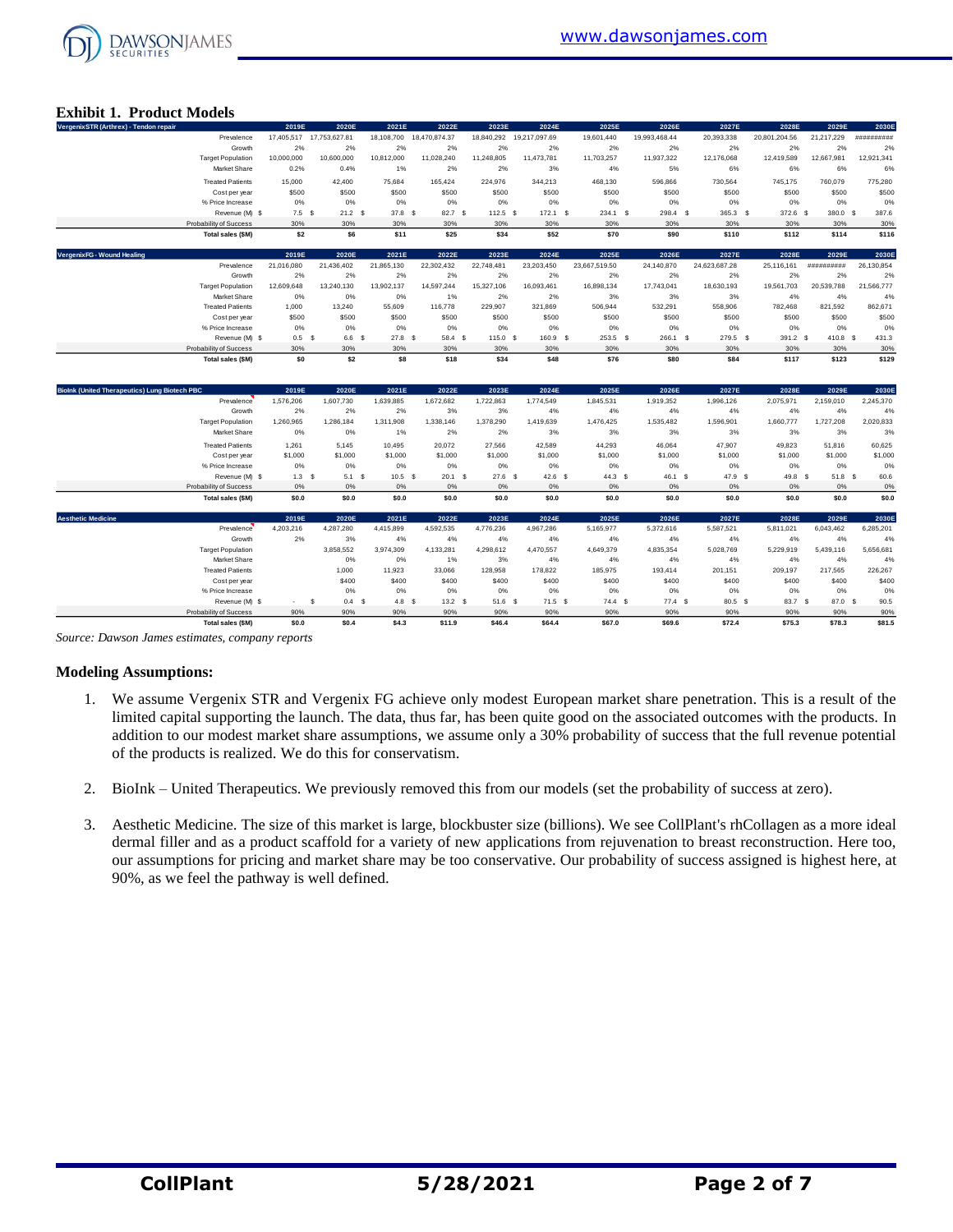

**Valuation:** We model CollPlant's rhCollagen technology platform focused on the aesthetics and advanced wound care markets. We use varying probabilities for each indication ranging from just 30% to 90% that our sales goals can be achieved. The models then flow into our income statement, which is projected out to 2030. On top of these therapeutic success probabilities, we apply a discount rate (r) of 30% (our highest rate for emerging growth companies), and we assume additional capital raises (dilution) in our final share count. We then apply these projections into our Free Cash Flow, discounted EPS and Sum of the Parts models below and round to the nearest whole number to derive our 12-month price target.

#### **Exhibit 2. FCFF Model**

| Average \$                                         | 20         |                      |           |         |        |        |        |         |         |         |         |         |         |         |
|----------------------------------------------------|------------|----------------------|-----------|---------|--------|--------|--------|---------|---------|---------|---------|---------|---------|---------|
| Price Target \$<br>Year                            | 21<br>2021 |                      |           |         |        |        |        |         |         |         |         |         |         |         |
| DCF Valuation Using FCF (mln):                     |            |                      |           |         |        |        |        |         |         |         |         |         |         |         |
| units ('000)                                       |            | 2018A                | 2019A     | 2020E   | 2021E  | 2022E  | 2023E  | 2024E   | 2025E   | 2026E   | 2027E   | 2028E   | 2029E   | 2030E   |
| <b>EBIT</b>                                        |            | (3,704)              | (7,072)   | 5,774   | 16,566 | 31,900 | 75,484 | 111,023 | 142,649 | 154,138 | 169,108 | 195,598 | 186,397 | 172,723 |
| <b>Tax Rate</b>                                    |            | 0%                   | 0%        | 4%      | 4%     | 12%    | 14%    | 18%     | 18%     | 24%     | 28%     | 30%     | 30%     | 31%     |
| $EBIT(1-t)$                                        |            | (3,704)              | (7,072)   | 5,569   | 15,924 | 28,072 | 64,917 | 91,039  | 116,972 | 117,145 | 121,758 | 136,919 | 130,478 | 119,179 |
| CapEx                                              |            | (796)                | (1,090)   | (1,090) |        |        |        |         |         |         |         |         |         |         |
| Depreciation                                       |            | 392                  |           |         |        |        |        |         |         |         |         |         |         |         |
| Change in NWC (excash)                             |            |                      |           |         |        |        |        |         |         |         |         |         |         |         |
| <b>FCF</b>                                         |            | (4, 108)             | (8, 162)  | 4,479   | 15,924 | 28,072 | 64,917 | 91,039  | 116,972 | 117,145 | 121,758 | 136,919 | 130,478 | 119,179 |
| PV of FCF                                          |            | (15, 253)            | (23, 313) | 9,841   | 26,911 | 36,493 | 64,917 | 70,030  | 69,214  | 53,320  | 42,631  | 36,876  | 27,032  | 18,993  |
| Discount Rate<br>Long Term Growth Rate             |            | 30%<br>1%            |           |         |        |        |        |         |         |         |         |         |         |         |
| <b>Terminal Cash Flow</b><br>Terminal Value YE2030 |            | 415,072.35<br>66,149 |           |         |        |        |        |         |         |         |         |         |         |         |
| <b>NPV</b><br>NPV-Debt                             |            | 522,406              |           |         |        |        |        |         |         |         |         |         |         |         |
| Projected Shares out (thousands)<br>NPV Per Share  | s          | 24,445<br>21.37      | 2030E     |         |        |        |        |         |         |         |         |         |         |         |
|                                                    |            |                      |           |         |        |        |        |         |         |         |         |         |         |         |

*Source: Dawson James estimates, company reports*

# **Exhibit 3. Discounted EPS Model** Current Year 2021

| Current Year<br>Year of EPS | 2021<br>2030    |                      |     |          | Discount Rate and Earnings Multiple Varies, Year is Constant | 2030 EPS |         |         |         |
|-----------------------------|-----------------|----------------------|-----|----------|--------------------------------------------------------------|----------|---------|---------|---------|
| Earnings Multiple           | 30 <sup>1</sup> |                      |     | 5%       | 10%                                                          | 15%      | 20%     | 25%     | 30%     |
| Discount Factor             | 30%             | Earnings<br>Multiple |     | \$5.29   | \$3.48                                                       | \$2.33   | \$1.59  | \$1.10  | \$0.77  |
| Selected Year EPS           | 7.66            |                      |     | \$26.46  | \$17.41                                                      | \$11.67  | \$7.96  | \$5.51  | \$3.87  |
| <b>NPV</b>                  | 21.67           |                      | 101 | \$52.92  | \$34.82                                                      | \$23.34  | \$15.91 | \$11.02 | \$7.74  |
|                             |                 |                      | 15  | \$79.39  | \$52.23                                                      | \$35.01  | \$23.87 | \$16.53 | \$11.61 |
|                             |                 |                      | 20  | \$105.85 | \$69.64                                                      | \$46.68  | \$31.82 | \$22.04 | \$15.48 |
|                             |                 |                      | 25  | \$132.31 | \$87.05                                                      | \$58.35  | \$39.78 | \$27.55 | \$19.36 |
|                             |                 |                      | 30  | \$158.77 | \$104.46                                                     | \$70.02  | \$47.74 | \$33.06 | \$23.23 |
|                             |                 |                      | 35  | \$185.24 | \$121.87                                                     | \$81.69  | \$55.69 | \$38.57 | \$27.10 |

*Source: Dawson James estimates, company reports*

#### **Exhibit 4. Sum of the Parts Model**

| <b>Sum of the Parts</b>   | LT Gr | Discount Rate | Yrs. to Peak | % Success | Peak Sales MM's | <b>Term Val</b> |
|---------------------------|-------|---------------|--------------|-----------|-----------------|-----------------|
| VergenixSTR               | 1%    | 30%           | 4            | 30%       | \$388           | \$1,337         |
| <b>NPV</b>                |       |               |              |           |                 | \$4.31          |
| VergenixFG                | $1\%$ | 30%           | 3            | 30%       | \$431           | \$1,487         |
| <b>NPV</b>                |       |               |              |           |                 | \$6.23          |
| <b>Biolnk</b>             | $1\%$ | 30%           | 3            | 10%       | \$61            | \$209           |
| <b>NPV</b>                |       |               |              |           |                 | \$0.29          |
| <b>Aesthetic Medicine</b> | 1%    | 30%           |              | 90%       | \$91            | \$312           |
| <b>NPV</b>                |       |               |              |           |                 | \$6.63          |
| Net Margin                |       |               |              |           |                 | 75%             |
| MM Shrs OS (2030E)        |       |               |              |           |                 | 24              |
| <b>Total</b>              |       |               |              |           |                 | \$17.5          |

*Source: Dawson James estimates, company reports*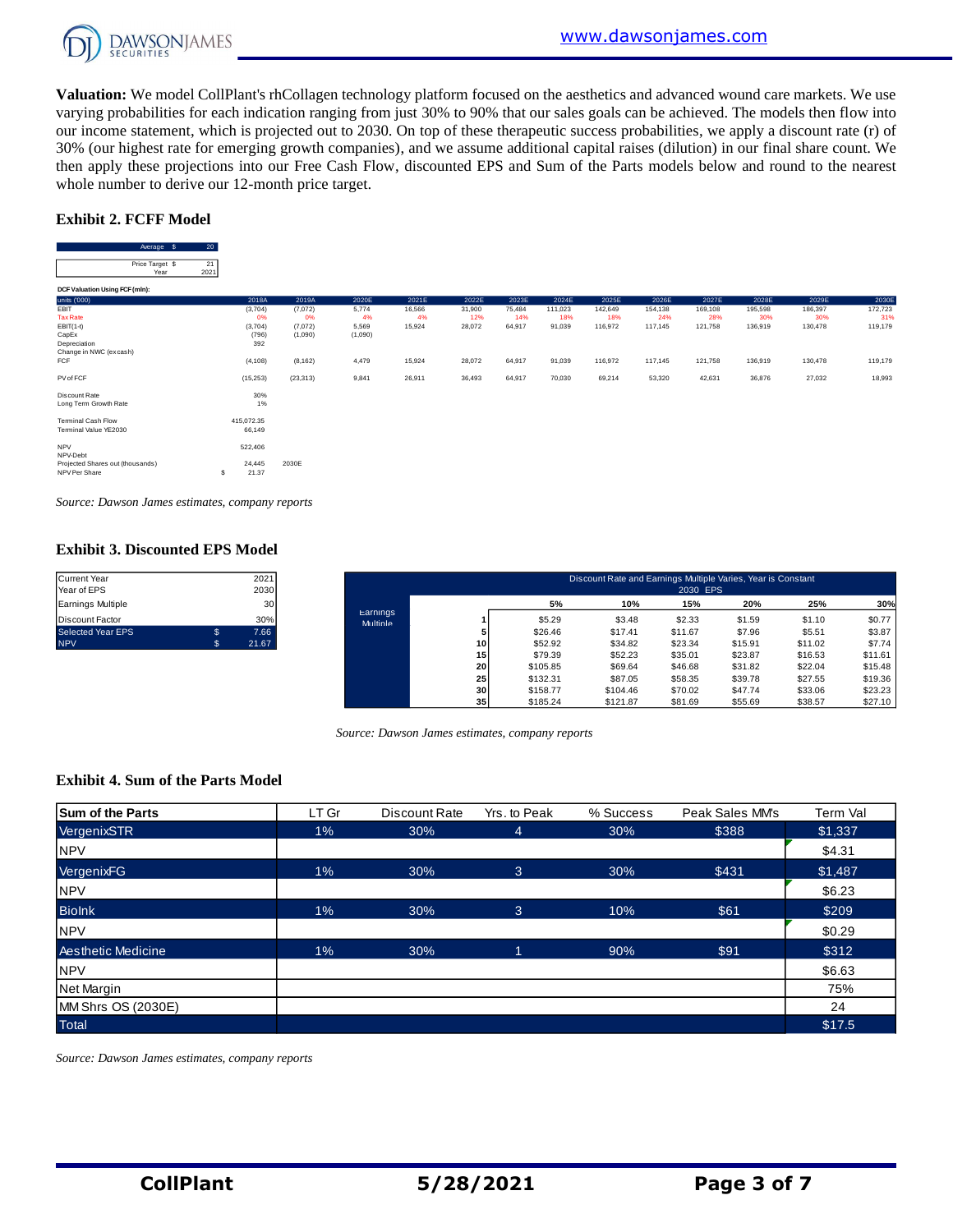

#### **Exhibit 5. Income Statement**

| CollPlant Holdings Ltd. (\$000)               |          |         |        |        |        |        |        |                          |                          |         |         |         |                          |         |                          |         |
|-----------------------------------------------|----------|---------|--------|--------|--------|--------|--------|--------------------------|--------------------------|---------|---------|---------|--------------------------|---------|--------------------------|---------|
| <b>CollPlant: YE Dec 31</b>                   | 2019A    | 2020A   | 1Q21A  | 2Q21E  | 3Q21E  | 4Q21E  | 2021E  | 2022E                    | 2023E                    | 2024E   | 2025E   | 2026E   | 2027E                    | 2028E   | 2029E                    | 2030E   |
| Revenue                                       |          |         |        |        |        |        |        |                          |                          |         |         |         |                          |         |                          |         |
| VergenixSTR (Arthrex) - Tendon repair         |          |         | 2,611  | 2,725  | 2,952  | 3,065  | 11,353 | 24,814                   | 33,746                   | 51,632  | 70,220  | 89,530  | 109,585                  | 111,776 | 114,012                  | 116,292 |
| VergenixFG - Wound Healing                    |          |         | 1,918  | 2,002  | 2,169  | 2,252  | 8,341  | 17,517                   | 34,486                   | 48,280  | 76,042  | 79,844  | 83,836                   | 117,370 | 123,239                  | 129,401 |
| Biolnk (United Therapeutics) Lung Biotech PBC |          |         | 241    | 252    | 273    | 283    | 1,050  | 2,007                    | 2,757                    | 4,259   | 4,429   | 4,606   | 4,791                    | 4,982   | 5,182                    | 6,062   |
| Aesthetic Medicine                            |          |         | 987    | 1,030  | 1,116  | 1,159  | 4,292  | 11,904                   | 46,425                   | 64,376  | 66,951  | 69,629  | 72,414                   | 75,311  | 78,323                   | 81,456  |
| Misc Revenues                                 | 2,400    | 7,621   | 8,742  |        |        |        | 8,742  | $\sim$                   | $\overline{\phantom{a}}$ | $\sim$  | $\sim$  | $\sim$  | $\overline{\phantom{a}}$ | $\sim$  | $\sim$                   | $\sim$  |
| <b>Product Revenues</b>                       | 2,400    | 6,137   | 14,500 | 6,009  | 6,509  | 6,760  | 33,778 | 56,241                   | 117,414                  | 168,547 | 217,641 | 243,609 | 270.625                  | 309,440 | 320.755                  | 333,211 |
| Royalties                                     |          |         |        |        |        |        |        |                          |                          |         |         |         |                          |         |                          |         |
| <b>Total Revenue</b>                          | 2.400    | 7,621   | 14.500 | 6.009  | 6.509  | 6,760  | 33,777 | 56.241                   | 117.414                  | 168.547 | 217,641 | 243.609 | 270.625                  | 309,440 | 320.755                  | 333.211 |
| <b>Expenses:</b>                              |          |         |        |        |        |        |        |                          |                          |         |         |         |                          |         |                          |         |
| Cost of Goods Sold                            | 1,758    | 3,002   | 866    | 1,202  | 1,302  | 1,352  | 4,721  | 11,248                   | 23,483                   | 33,709  | 43,528  | 48,722  | 48,713                   | 46,416  | 48,113                   | 49,982  |
| %COGS                                         | 73%      | 39%     | 20%    | 20%    | 20%    | 20%    | 14%    | 20%                      | 20%                      | 20%     | 20%     | 20%     | 18%                      | 15%     | 15%                      | 15%     |
| Research and Development                      | 3,272    | 4,065   | 1,633  | 1,500  | 1,500  | 1,500  | 6,133  | 7,094                    | 8,947                    | 11,284  | 14,232  | 17,951  | 22,640                   | 27,517  | 33,444                   | 40,648  |
| Sales and Marketing                           | 3,614    | 4.669   | 1,955  | 1,500  | 1.500  | 1,500  | 6,455  | 6,000                    | 9,500                    | 12,531  | 17,232  | 22,799  | 30,164                   | 39,909  | 52,801                   | 69,858  |
| <b>Total Expenses</b>                         | 8.644    | 11,736  | 4,454  | 4.202  | 4,302  | 4,352  | 17,309 | 24,342                   | 41,930                   | 57,524  | 74,993  | 89,472  | 101,517                  | 113,842 | 134.359                  | 160,488 |
| <b>Operating Income (loss)</b>                | (6, 244) | (5,599) | 10,046 | 1,807  | 2,207  | 2,408  | 16,468 | 31,900                   | 75,484                   | 111,023 | 142,649 | 154,138 | 169,108                  | 195,598 | 186,397                  | 172,723 |
| Financing income                              | (1, 167) | 34      | 50     |        |        |        | 50     |                          |                          |         |         |         |                          |         |                          |         |
| Total Other Income (expenses)                 | 339      | 221     | (19)   |        |        |        | (19)   |                          |                          |         |         |         |                          |         |                          |         |
| Financial net (expenses)                      | (828)    | 175     | 98     |        |        |        | 98     | $\overline{\phantom{a}}$ |                          |         |         |         |                          | ٠       | $\overline{\phantom{a}}$ |         |
| Pretax Income                                 | (7,072)  | 5,774   | 10.124 | 1.807  | 2.207  | 2,408  | 16.566 | 31.900                   | 75,484                   | 111.023 | 142.649 | 154,138 | 169,108                  | 195.598 | 186.397                  | 172,723 |
| Income Tax Benefit (Provision)                |          | 205     |        | 181    | 221    | 241    | 642    | 3,828                    | 10,568                   | 19,984  | 25,677  | 36,993  | 47,350                   | 58,679  | 55,919                   | 53,544  |
| <b>Tax Rate</b>                               |          | 4%      | 10%    | 10%    | 10%    | 10%    | 4%     | 12%                      | 14%                      | 18%     | 18%     | 24%     | 28%                      | 30%     | 30%                      | 319     |
| Gain (loss) from discontinued operations      |          |         |        |        |        |        |        |                          |                          |         |         |         |                          |         |                          |         |
| <b>GAAP Net Income (loss)</b>                 | (7,072)  | 5,774   | 10,124 | 1.626  | 1.987  | 2,167  | 16,566 | 31,900                   | 75,484                   | 111.023 | 142,649 | 154,138 | 169,108                  | 195,598 | 186,397                  | 172,723 |
| GAAP-EPS                                      | (1.06)   | (0.84)  | 1.20   | 0.07   | 0.08   | 0.09   | 1.45   | 1.35                     | 5.53                     | 5.22    | 5.97    | 6.42    | 7.02                     | 8.08    | 7.66                     | 7.07    |
| GAAP-EPS (Dil)                                | (1.06)   | (0.84)  | 0.88   | 0.07   | 0.08   | 0.09   | 1.45   | 1.35                     | 5.53                     | 5.22    | 5.97    | 6.42    | 7.02                     | 8.08    | 7.66                     | 7.07    |
| Wgtd Avg Shrs (Bas) - (000's)                 | 61,749   | 6,886   | 8,413  | 13,430 | 13,457 | 13,484 | 12,196 | 13,551                   | 13,660                   | 13,769  | 13,880  | 13,991  | 14,104                   | 14,217  | 14,331                   | 14,446  |
| Wgtd Avg Shrs (Dil) - (000's)                 | 61.749   | 16,000  | 16,000 | 23,430 | 23,453 | 23,477 | 21,590 | 23,552                   | 13.660                   | 21,267  | 23.880  | 23,991  | 24.104                   | 24,217  | 24,331                   | 24,445  |

*Source: Dawson James estimates, company reports*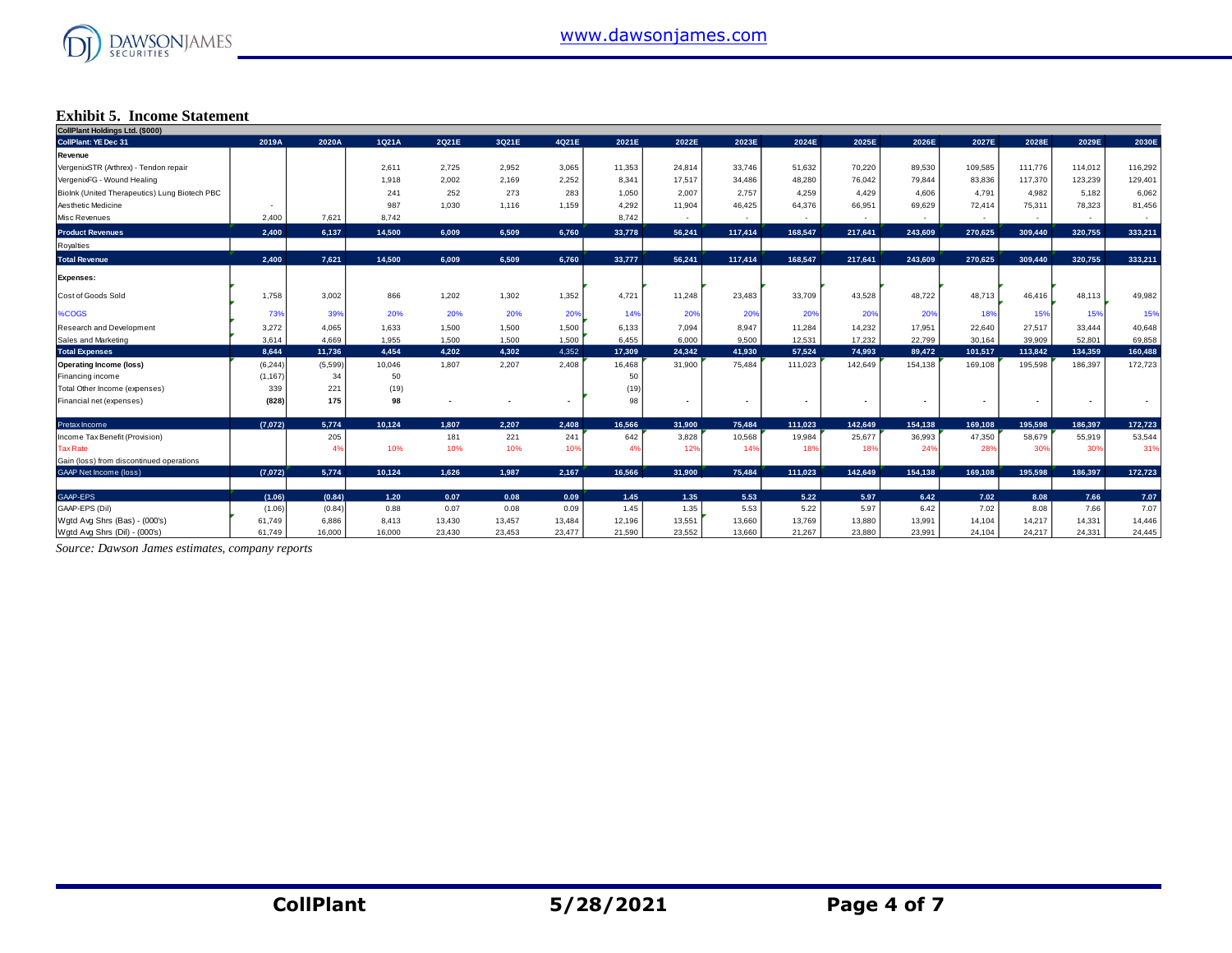

#### **Risk Analysis**

**Clinical Trial Risk.** CollPlant and its partners may be dependent on the outcome of product-based clinical trials.

**Partnership risk.** CollPlant may seek partnerships for clinical development support and commercialization. There can be no assurances that the Company will be able to secure favorable partnerships.

**Commercial Risk.** CollPlant hopes to compete in multiple healthcare-related markets that have traditionally been dominated by large pharma and biotechnology companies with deep pockets (funding and resources), which may make it difficult for CollPlant to compete unless the molecule is deemed to be truly differentiated.

**Financial Risk.** CollPlant is likely to require additional capital raises before the Company can be self-sustaining. There can be no guarantees that the Company will be able to raise the needed capital.

**Investment Risk**. CollPlant is a small capital company, which can translate into high volatility and risk for investors. The Company has no revenues and is dependent on clinical progress of its therapeutics.

**Intellectual Property.** CollPlant may face IP challenges, forcing the Company to defend its patents or claiming the Company is infringing on other patents.

**Market Share Risk**. The collagen and related products market are competitive and tend to be dominated by large pharma and biotechnology and/or medical device companies.

**Regulatory Risk.** CollPlant, even with good clinical data, could face extensive delays and other regulatory setbacks.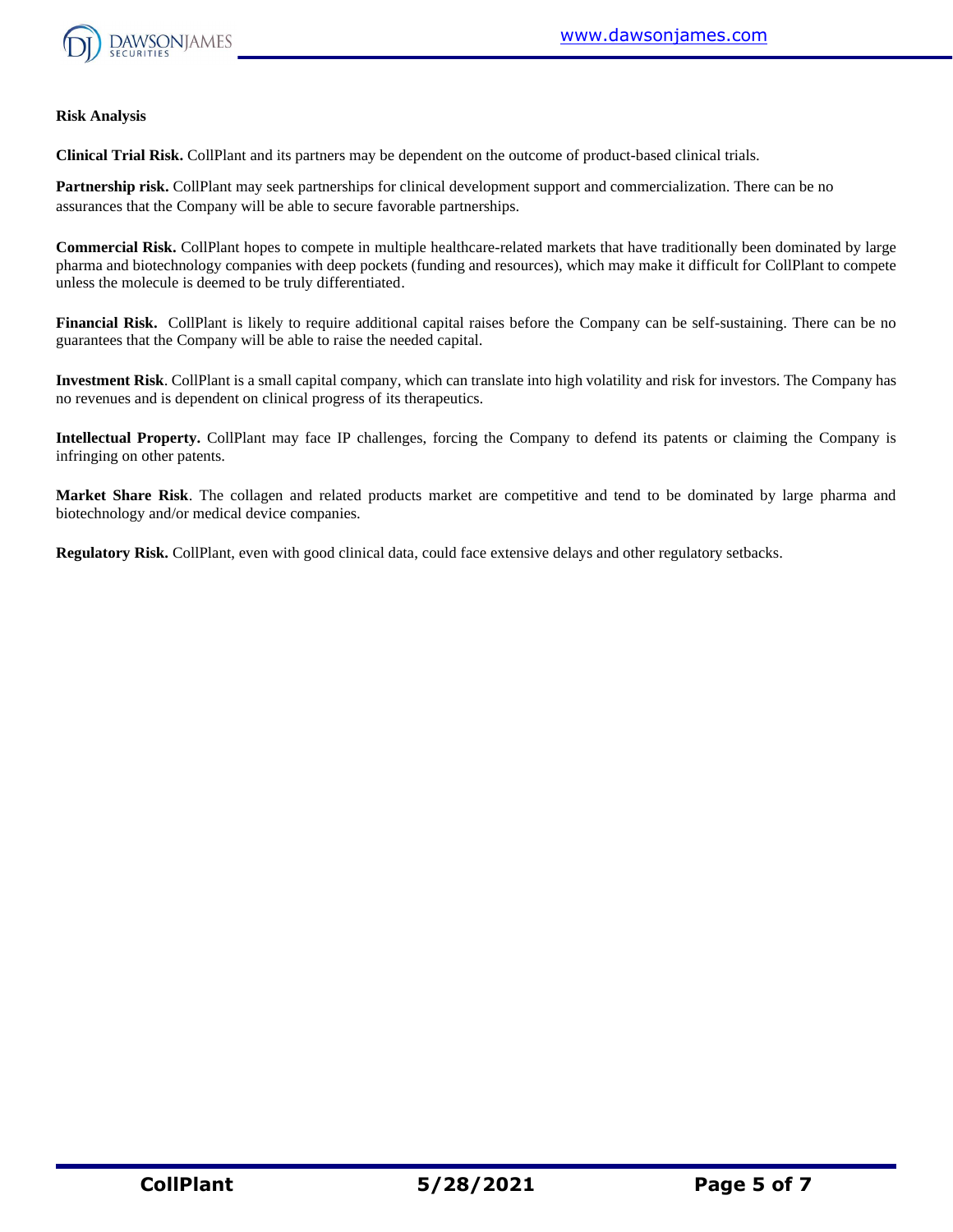

Companies mentioned in this report

United Therapeutics (UTHR): Not Covered

Allergan (AGN) Not Covered

AbbVie (ABBV) Not Covered

# **Important Disclosures:**

#### **Price Chart:**



Price target and rating changes over the past three years:

| Initiated – Buy – November 4, $2019$ – Price Target \$9.00          |
|---------------------------------------------------------------------|
| Price Target Change - Buy - January 27, 2020 - Price Target \$15.00 |
| Update Report - Buy - May 27, 2020 - Price Target $$15.00$          |
| Update Report - Buy - September 21, 2020 - Price Target \$15.00     |
| Update Report – Buy – December 3, $2020$ – Price Target \$15.00     |
| Price Target Change - Buy - February 8, 2021 - Price Target \$21.00 |
| Price Target Change – Buy – March 1, 2021 – Price Target $$20.00$   |
| Update Report – Buy – May 25, 2021 – Price Target $$20.00$          |
| Update Report – Buy – May 28, 2021 – Price Target $$20.00$          |
|                                                                     |

Dawson James Securities, Inc. (the "Firm") is a member of the Financial Industry Regulatory Authority ("FINRA") and the Securities Investor Protection Corporation ("SIPC").

The Firm does not make a market in the securities of the subject Company (s). The Firm has NOT engaged in investment banking relationships with CLGN in the prior twelve months, as a manager or co-manager of a public offering and has NOT received compensation resulting from those relationships. The Firm may seek compensation for investment banking services in the future from the subject Company (s). The Firm has NOT received other compensation from the subject Company (s) in the last 12 months for services unrelated to managing or co-managing of a public offering.

Neither the research analyst(s) whose name appears on this report nor any member of his (their) household is an officer, director or advisory board member of these companies. The Firm and/or its directors and employees may own securities of the Company (s) in this report and may increase or decrease holdings in the future. As of April 30, 2021, the Firm as a whole did not beneficially own 1% or more of any class of common equity securities of the subject company(s) of this report. The Firm, its officers, directors, analysts or employees may affect transactions in and have long or short positions in the securities (or options or warrants related to those securities) of the Company (s) subject to this report. The Firm may affect transactions as principal or agent in those securities.